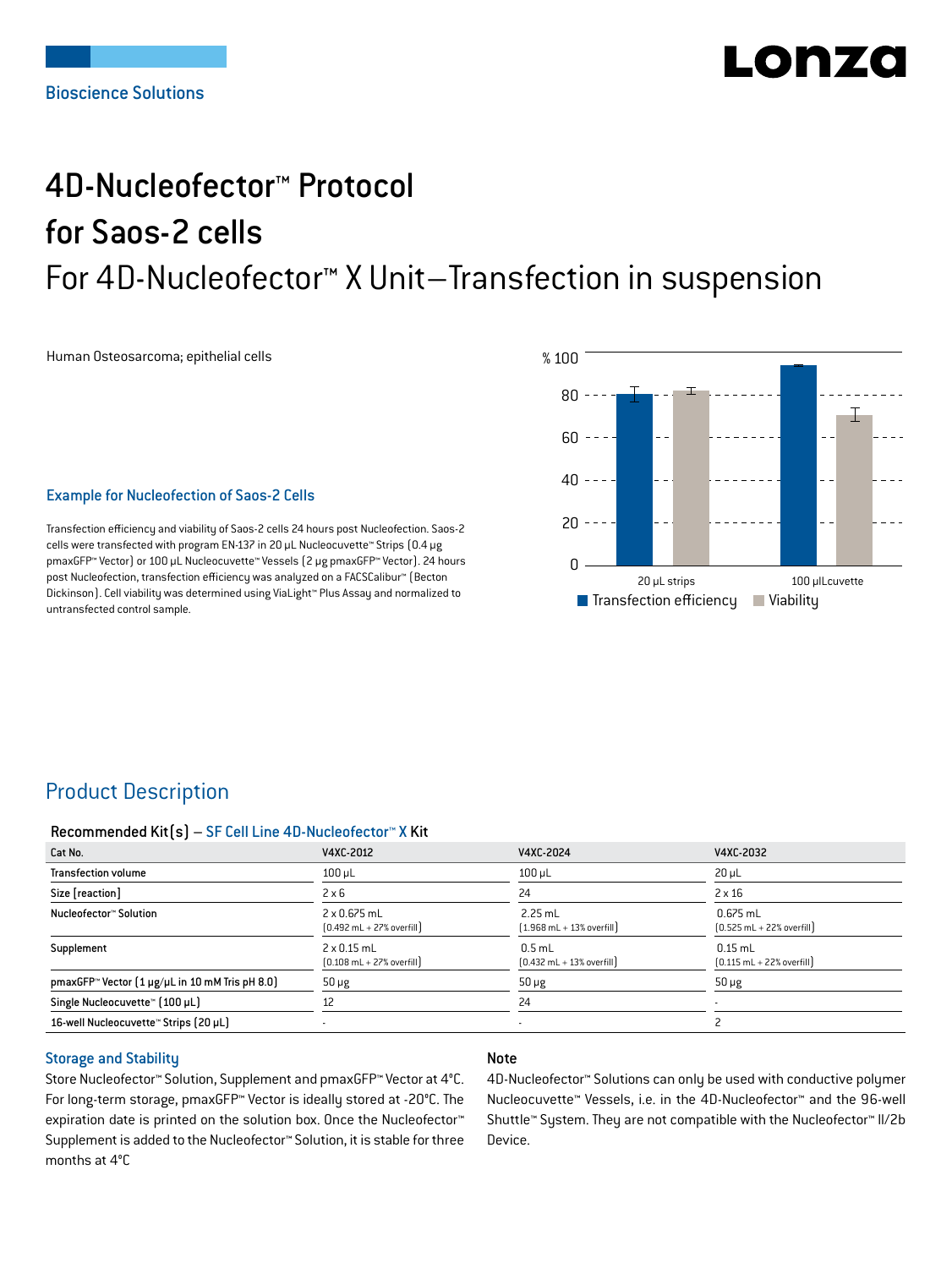## Required Material

## Note

Please make sure that the supplement is added to the Nucleofector<sup>™</sup> Solution prior to use. For preparing aliquots, mix Nucleofector™ Solution and Supplement in a ratio of 4.5 : 1 (see Table 1).

- 4D-Nucleofector™ System (4D-Nucleofector™ Core and X Unit)
- Supplemented 4D-Nucleofector™ Solution at room temperature
- Supplied 100 µL single Nucleocuvette™ or 20 µL 16-well Nucleocuvette™ Strips
- Compatible tips for 20 µL Nucleocuvette™ Strips: epT.I.P.S. [US/ CDN: Eppendorf North America, Cat. No. 2491.431, Rest of World: Eppendorf AG, Cat. No. 0030073.266], Matrix TallTips™ [Matrix Technologies Corp., Cat. No. 7281] or LTS Tips [Rainin Instrument, LLC, Cat. No. SR-L10F, SR/SS-L250S, SR/SS-L300S]. Before using other types of pipette tips, please ensure they reach the bottom of the Nucleocuvette™ wells without getting stuck
- Supplied pmaxGFP™ Vector, stock solution 1 μg/μL

## Note

When using pmaxGFP™ Vector as positive control, dilute the stock solution to an appropriate working concentration that allows pipetting of the recommended amounts per sample (see Table 3). Make sure that the volume of substrate solution added to each sample does not exceed 10% of the total reaction volume (2 μL for 20 μL reactions; 10 μL for 100 μL reactions).

- Substrate of interest, highly purified, preferably by using endotoxin-free kits; A260:A280 ratio should be at least 1.8
- For detaching cells: Trypsin/EDTA [Lonza; Cat. No. CC-5012] and supplemented culture medium or PBS/0.5% BSA.
- Cell culture plates of your choice
- Culture medium: McCoy's 5A Medium Modified [Lonza; Cat. No. 12-168F] supplemented with 15% fetal bovine serum (FBS), and 100 µg/mL Streptomycin Sulfate, 100U/mL Penicillin and 0.25 µg/ mL Amphotericin B [Lonza; Cat. No. 17-745E]
- Prewarm appropriate volume of culture medium to 37°C (see Table 2)
- Appropriate number of cells/sample (see Table 3)

## 1. Pre Nucleofection

## Cell culture recommendations

- 1.1 Replace media every 2 days
- 1.2 Passage cells at 80 % confluency.
- 1.3 Seed out  $3 \times 10^4$  cells/cm<sup>2</sup>
- 1.4 Subculture 2 days before Nucleofection
- 1.5 Optimal confluency for Nucleofection: 80 %. Higher cell densities may cause lower Nucleofection Efficiencies

## **Trypsinization**

- 1.6 Remove media from the cultured cells and wash cells once with an appropriate volume of PBS
- 1.7 For harvesting, incubate the cells ~5 minutes at 37°C with an appropriate volume of indicated trypsinization reagent (please see required material)
- 1.8 Neutralize trypsinization reaction with supplemented culture medium or PBS/0.5% BSA once the majority of the cells (>90%) have been detached

## 2. Nucleofection

For Nucleofection sample contents and recommended Nucleofector™ Program, please refer to Table 3.

- 2.1 Please make sure that the entire supplement is added to the Nucleofector™ Solution
- 2.2 Start 4D-Nucleofector™ System and create or upload experimental parameter file (for details see device manual)
- 2.3 Select/Check for the appropriate Nucleofector™ Program (see Table 3)
- 2.4 Prepare cell culture plates by filling appropriate number of wells with desired volume of recommended culture media (see Table 4) and pre-incubate/equilibrate plates in a humidified 37°C/5% CO<sub>2</sub> incubator
- 2.5 Pre-warm an aliquot of culture medium to 37°C (see Table 4)
- 2.6 Prepare plasmid DNA or pmaxGFP™ Vector or siRNA (see Table 3)
- 2.7 Harvest the cells by trypsinization (please see 1.6–1.8)
- 2.8 Count an aliquot of the cells and determine cell density
- 2.9 Centrifuge the required number of cells (see Table 3) at 90xg for 10 minutes at room temperature. Remove supernatant completely
- 2.10 Resuspend the cell pellet carefully in room temperature 4D-Nucleofector™ Solution (see Table 3)
- 2.11 Prepare mastermixes by dividing cell suspension according to number of substrates
- 2.12 Add required amount of substrates to each aliquot (max. 10% of final sample volume)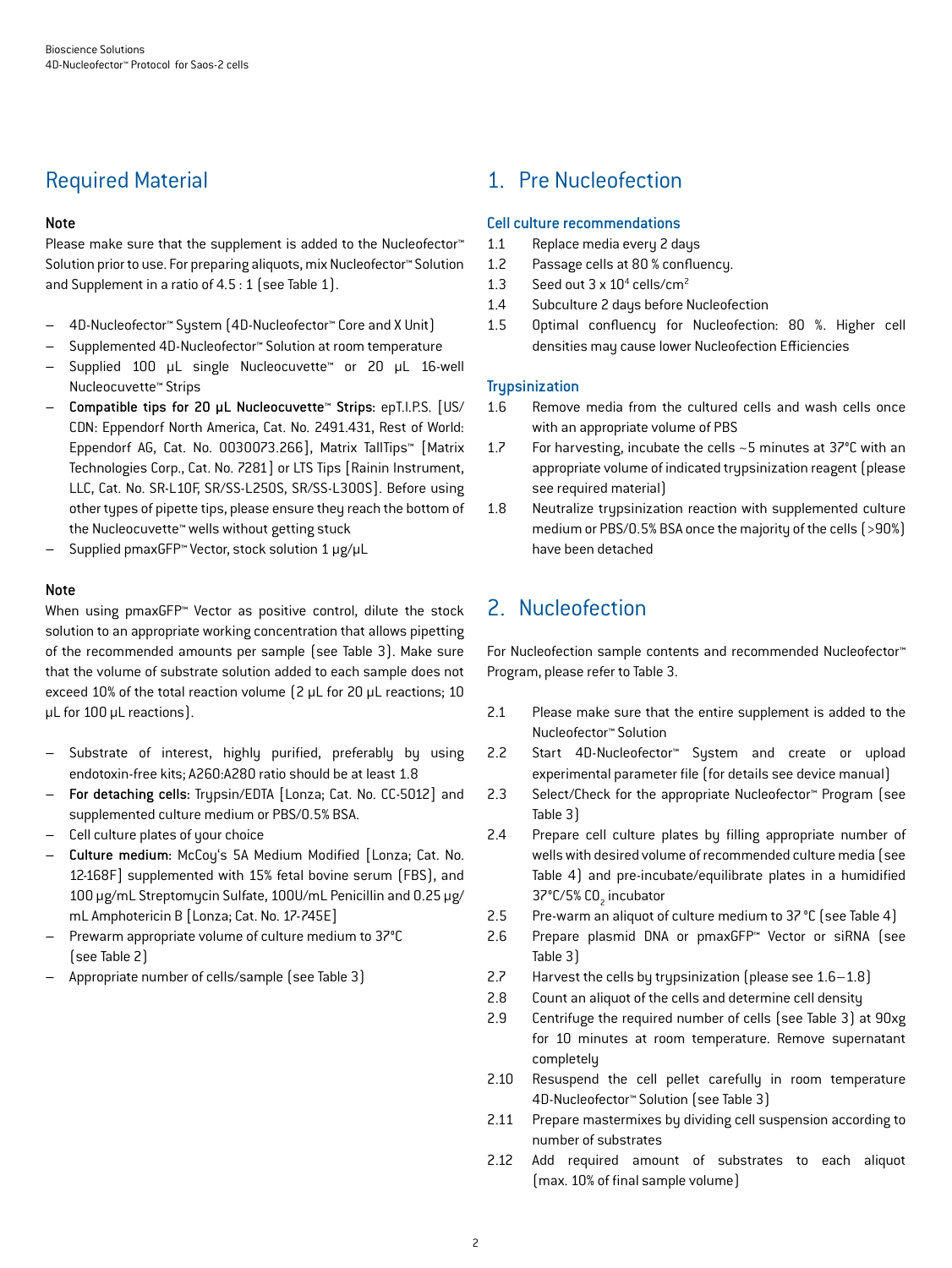2.13 Transfer mastermixes into the Nucleocuvette™ Vessels

## Note

As leaving cells in Nucleofector™ Solution for extended periods of time may lead to reduced transfection efficiency and viability it is important to work as quickly as possible. Avoid air bubbles while pipetting

- 2.14 Gently tap the Nucleocuvette™ Vessels to make sure the sample covers the bottom of the cuvette
- 2.15 Place Nucleocuvette™ Vessel with closed lid into the retainer of the 4D-Nucleofector™ X Unit. Check for proper orientation of the Nucleocuvette™ Vessel
- 2.16 Start Nucleofection Process by pressing the "Start" on the display of the 4D-Nucleofector™ Core Unit (for details, please refer to the device manual)
- 2.17 After run completion, carefully remove the Nucleocuvette™ Vessel from the retainer
- 2.18 Resuspend cells with pre-warmed medium (for recommended volumes see Table 2). Mix cells by gently pipetting up and down two to three times. When working with the 100 µL Nucleocuvette™ use the supplied pipettes and avoid repeated aspiration of the sample
- 2.19 Plate desired amount of cells in culture system of your choice (for recommended volumes see Table 2).

## 3. Post Nucleofection

3.1 Incubate the cells in humidified  $37^{\circ}$ C/5% CO<sub>2</sub> incubator until analysis. Gene expression or down regulation, respectively, is

often detectable after only  $4 - 8$  hours

|                                  | 100 µL Single Nucleocuvette™ | 20 µL Nucleocuvette™ Strip |
|----------------------------------|------------------------------|----------------------------|
| Volume of Nucleofector™ Solution | 82 uL                        | 16.4 uL                    |
| <b>Volume of Supplement</b>      | 18 µL                        | $3.6 \mu L$                |

#### Table 2: Required amounts of cells and media for Nucleofection

|                                               |                                    | 100 µL Single Nucleocuvette™            | 20 µL Nucleocuvette™ Strip |
|-----------------------------------------------|------------------------------------|-----------------------------------------|----------------------------|
| Culture plate format                          |                                    | 6-well plate                            | 96-well plate              |
| Culture medium                                | Pre-filled in plate                | $1000 \mu L$                            | 175 µL                     |
|                                               | Added to sample post Nucleofection | $400 \mu L$                             | $80 \mu L$                 |
| Volume of sample transferred to culture plate |                                    | complete sample (use supplied pipettes) | $25 \mu L$                 |
| Final culture volume                          |                                    | 1500 µL                                 | 200 uL                     |

#### Table 3: Contents of one Nucleofection sample and recommended program

|                                |                                         | 100 µL Single Nucleocuvette™                                                         | 20 µL Nucleocuvette™ Strip                                                             |
|--------------------------------|-----------------------------------------|--------------------------------------------------------------------------------------|----------------------------------------------------------------------------------------|
| Cells                          |                                         | $1 \times 10^6$<br>(Lower or higher cell numbers may influence transfection results) | $2 \times 10^{5}$<br>[Lower or higher cell numbers may influence transfection results] |
| Substrate*                     | pmaxGFP™ Vector                         | $2 \mu g$                                                                            | $0.4 \mu g$                                                                            |
| <b>or</b>                      | plasmid DNA (in H <sub>2</sub> O or TE) | $1-5 \mu g$                                                                          | $0.2 - 1 \,\mu g$                                                                      |
| <b>or</b>                      | siRNA                                   | 30-300 nM siRNA (3-30 pmol/sample)                                                   | 30-300 nM siRNA [0.6-6 pmol/sample]                                                    |
| SF 4D-Nucleofector™ X Solution |                                         | $100 \mu L$                                                                          | $20 \mu L$                                                                             |
| Program                        |                                         | EN-137                                                                               | EN-137                                                                                 |

\* Volume of substrate should comprise maximum 10% of total reaction volume